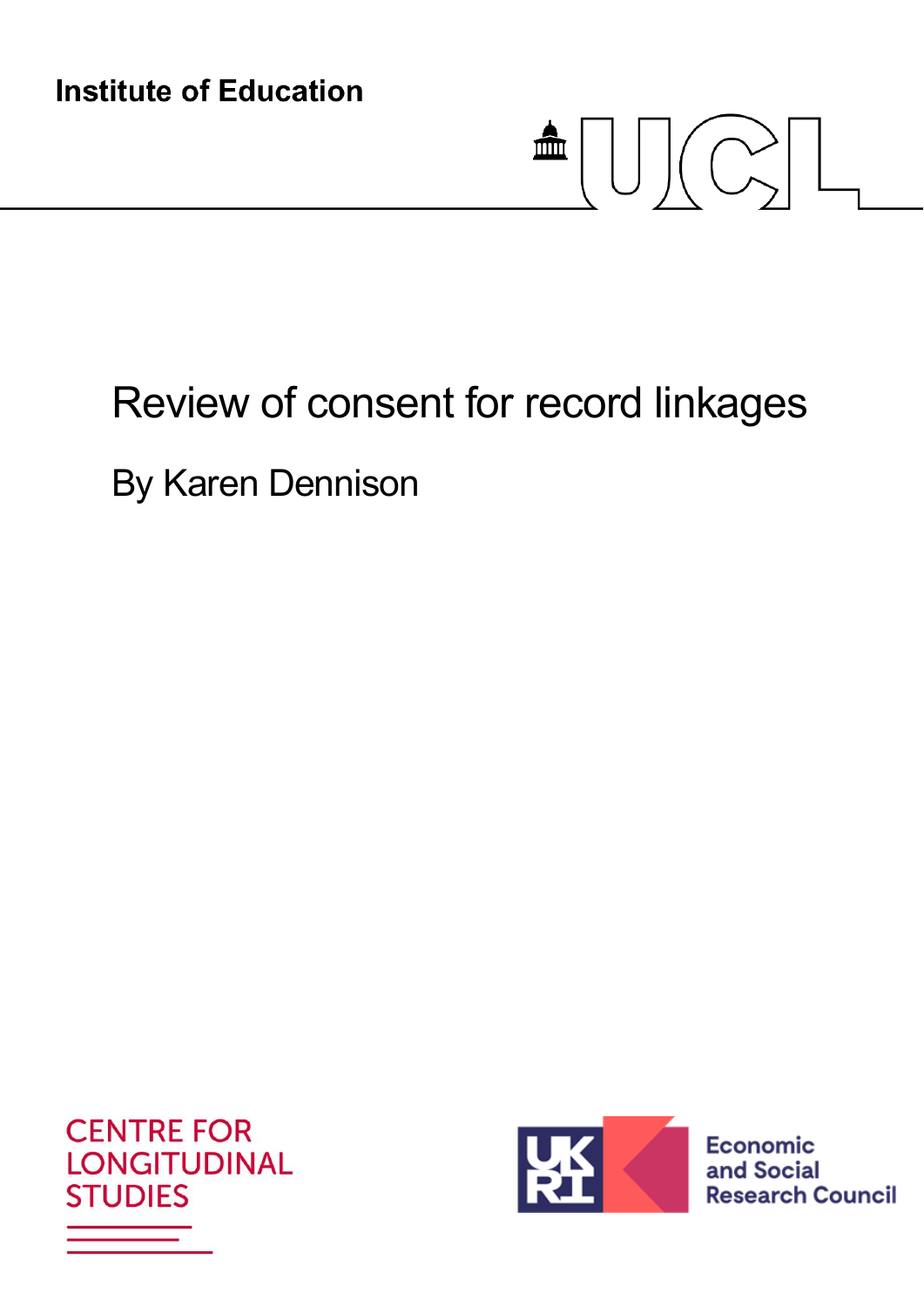## **Summary**

Given that consent is not our legal basis for processing personal data, but is currently obtained for ethical reasons, we explored whether we could take a different approach to the record linkages consent we currently seek.

- The organisations we spoke to had different approaches to consent for records linkage including the use of explicit informed consent, implicit informed consent or no consent.
- For existing CLS cohort studies, given that explicit informed consent has already been collected, it's important to consider this precedent and resulting expectations of CMs. It would be challenging, though not impossible, to change our consent model.
- For a new cohort study and new cohort members in existing studies it would be feasible to use implicit informed consent from the outset and to consider taking an unconsented approach.
- CLS should develop a strategy around its future consent model within a legal and ethical framework and this should be informed by advice from, and consultation with, key stakeholders.
- CLS should conduct public and participant engagement exercises and liaise closely with relevant data controllers to gain their agreement to any new approach within the relevant legal and ethical frameworks. Any new approach should also be trialed/piloted and assessed before being fully rolled out.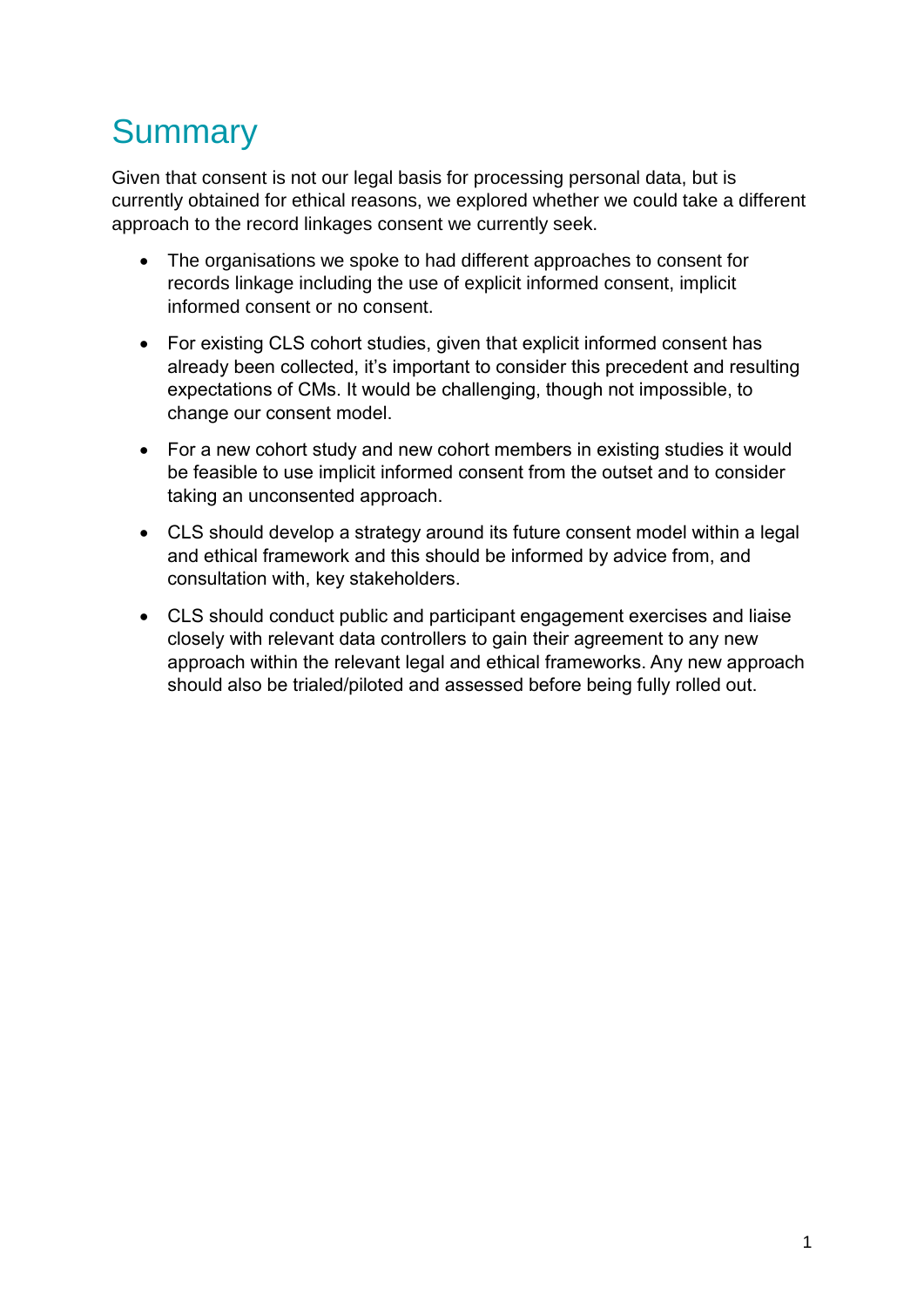#### **Contents**

| New cohort members (for example children or other family members of current cohort |  |
|------------------------------------------------------------------------------------|--|
|                                                                                    |  |
|                                                                                    |  |
|                                                                                    |  |
|                                                                                    |  |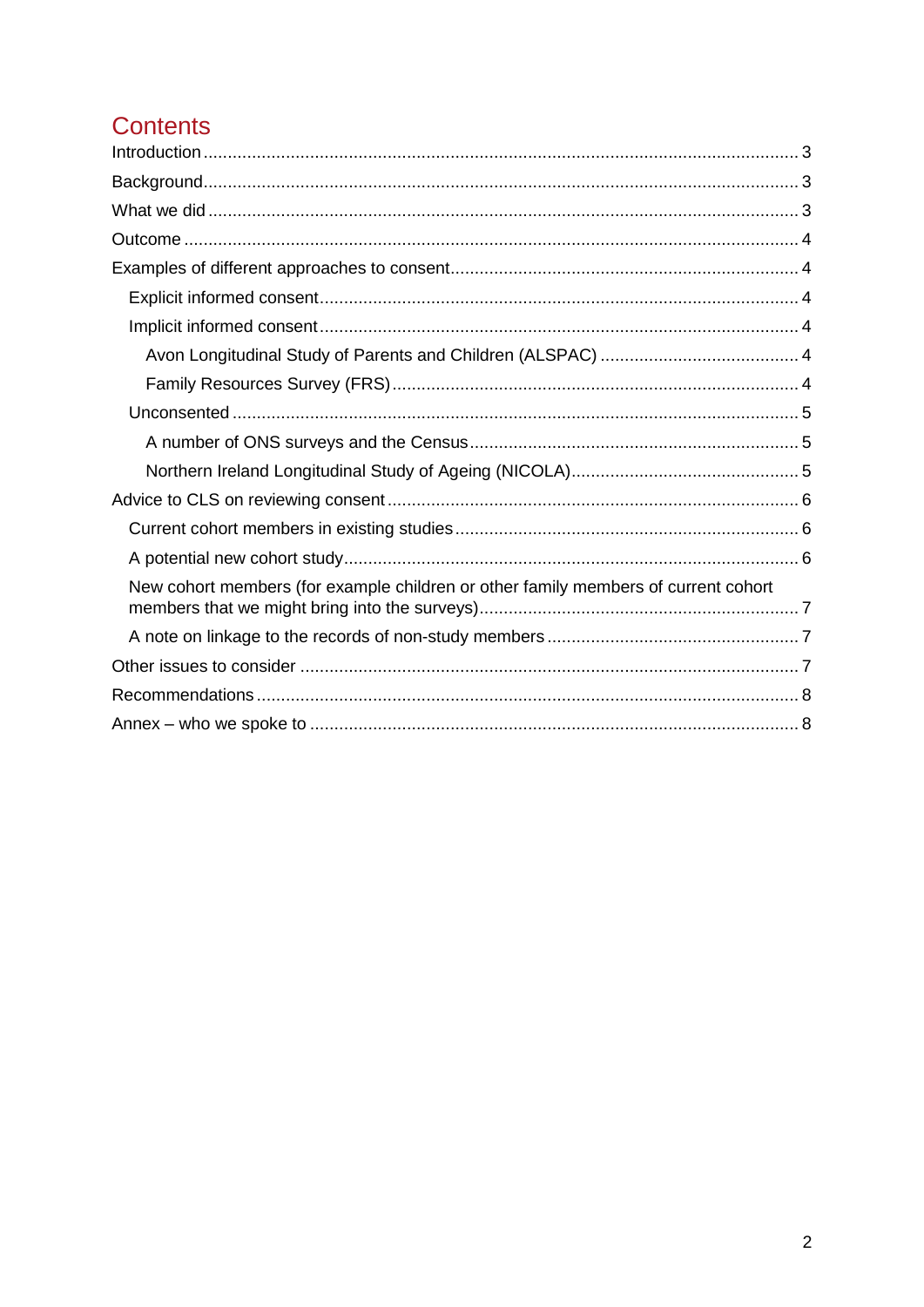## <span id="page-3-0"></span>**Introduction**

In this project the Centre for Longitudinal Studies (CLS) undertook a short scoping review related to a number of strategic aspects of our record linkages programme. The review focuses on building a set of recommendations for record linkages in the CLS cohorts. A central part of this project is a review of the consent models currently being used and / or considered within a range of UK studies, especially in light of the new General Data Protection Regulation (GDPR) which enables linkage to be undertaken 'in the public task'. This short report summarises this review which focused specifically on consent for record linkages conducted at the individual level.

## <span id="page-3-1"></span>**Background**

CLS has a programme of data linkage for the four cohort surveys that it runs and which is based on explicit informed consent from cohort members (CMs) to link health, education, economic and crime records into their survey data and to make the linked data available in de-identified form to researchers.

Following guidance from Research Councils, University College London and the Information Commissioner's Office, we have determined that our legal basis for processing (acquiring, linking and sharing) personal data is for a public task under GDPR. In addition, for ethical purposes, we currently continue to seek explicit informed consent from CMs to link specific administrative records to their survey data on an opt-in basis. We seek the consent of CMs for each type of linkage (for example, they can agree to health records but not education records being linked) and they can also withdraw their consent for one or more record linkage types at any time. Being able to withdraw consent is one of the key requirements of 'informed consent'.<sup>1</sup>

Although we gain consent, we are not using consent under GDPR as our legal basis for processing data. Given that consent is not our legal basis, this review explores whether we could take a different approach to the consent we currently seek. Changing our approach could mean fewer or the same number of refusals or withdrawals for records linkage (though this would need to be trialed) alongside efficiency gains in terms of administrative processes and, if it were ethical and acceptable to study members to move to unconsented linkages in certain scenarios, the removal of potential obstacles around the ongoing agreement of consent wording with data controllers.

## <span id="page-3-2"></span>What we did

-

In this project we spoke with other survey organisations to find out more about their policies around consent for data linkages in the context of legal and ethical frameworks, including the form of consent they currently use or are considering

<sup>1</sup> https://esrc.ukri.org/funding/guidance-for-applicants/research-ethics/frequently-raisedquestions/what-is-freely-given-informed-consent/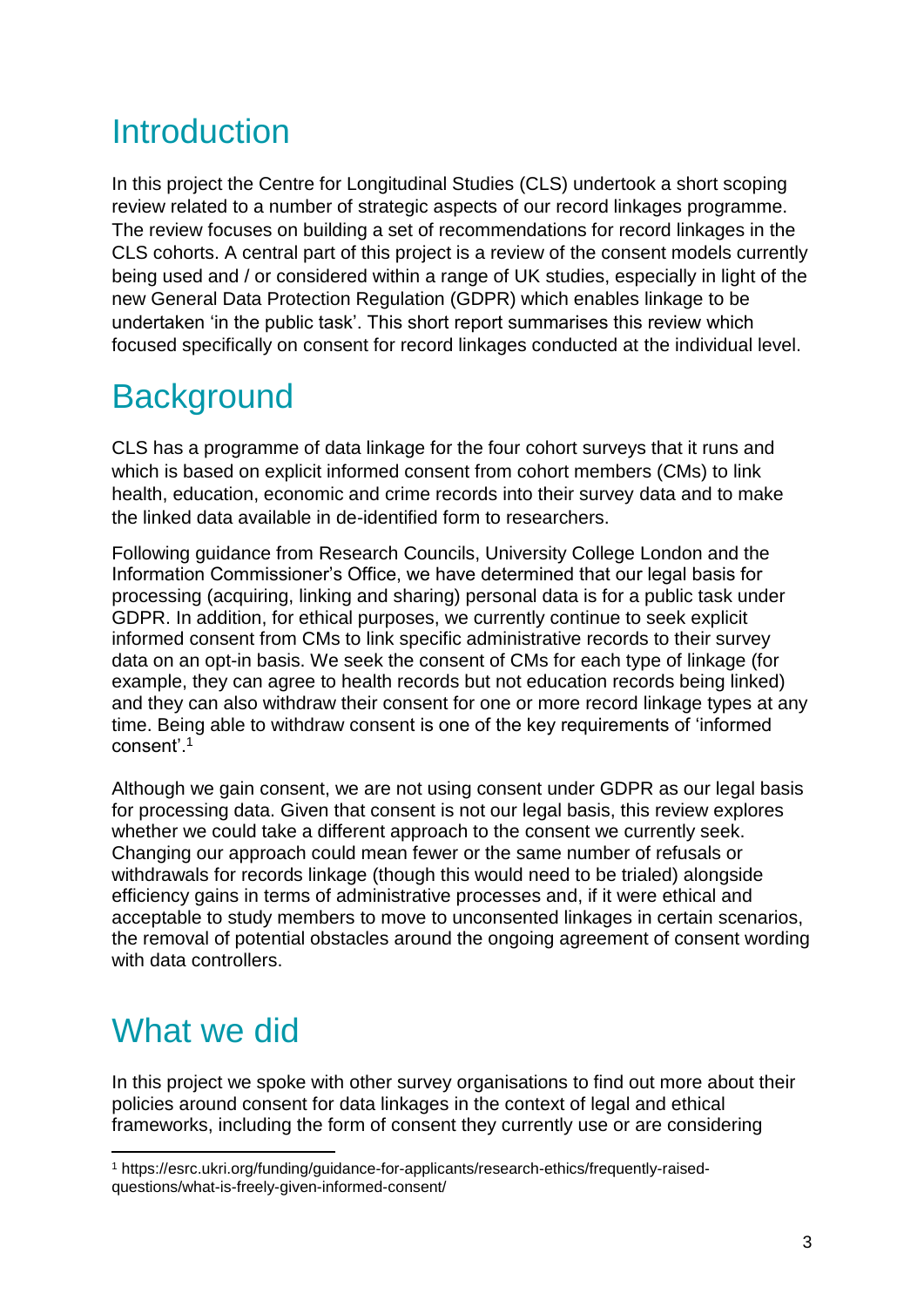using. We also sought their guidance around the legal and ethical issues of changing our existing consent model. We then used this information to consider how we could review future consents for  $-$  (i) current CMs in existing studies (ii) a potential new cohort survey (iii) new CMs (for example children of current cohort members that we might bring into the surveys).

## <span id="page-4-0"></span>**Outcome**

The organisations we spoke to had different approaches to consent for records linkage including the use of explicit informed consent, implicit informed consent or no consent.

#### <span id="page-4-1"></span>Examples of different approaches to consent

#### <span id="page-4-2"></span>Explicit informed consent

The Institute for Social and Economic Research uses and will continue to use this model of consent for Understanding Society, with data being processed for a public task under GDPR and explicit informed consent obtained for ethical purposes. ISER contact all respondents every 2-3 years to inform them of the consents they have agreed to and to give them the opportunity to withdraw from any of them. These regular reminders are seen as a way to foster transparency and trust with their respondents.

#### <span id="page-4-3"></span>Implicit informed consent

#### <span id="page-4-4"></span>Avon Longitudinal Study of Parents and Children (ALSPAC)

For postal or online surveys, explicit informed consent is not obtained for data linkages but respondents are provided with information about what will be done with their data and they can withdraw their consent at any time for any particular data linkage. In the case of face-to-face interviews it is much more practical to obtain explicit informed consent where there is a greater opportunity for any issues to be explained and discussed. The legal basis for linking to health data (such as NHS and GP records) without explicit consent is S251 of the National Health Service Act 2006 – this provides an exemption where it's not practical to obtain explicit consent. GDPR does not require consent for data linkage.

#### <span id="page-4-5"></span>Family Resources Survey (FRS)

The FRS is carried out by the Office for National Statistics (ONS) on behalf of the Department for Work and Pensions (DWP). For many years the FRS included a question seeking explicit informed consent to link the survey data to records held by the DWP. However, legal advice both under the previous and current Data Protection Acts suggested that provided you give respondents sufficient advance information about what you intend to do with their data and explain that the data will only be used for statistical research purposes that this is still classed as 'informed consent' and it is not necessary to explicitly ask for consent. As a government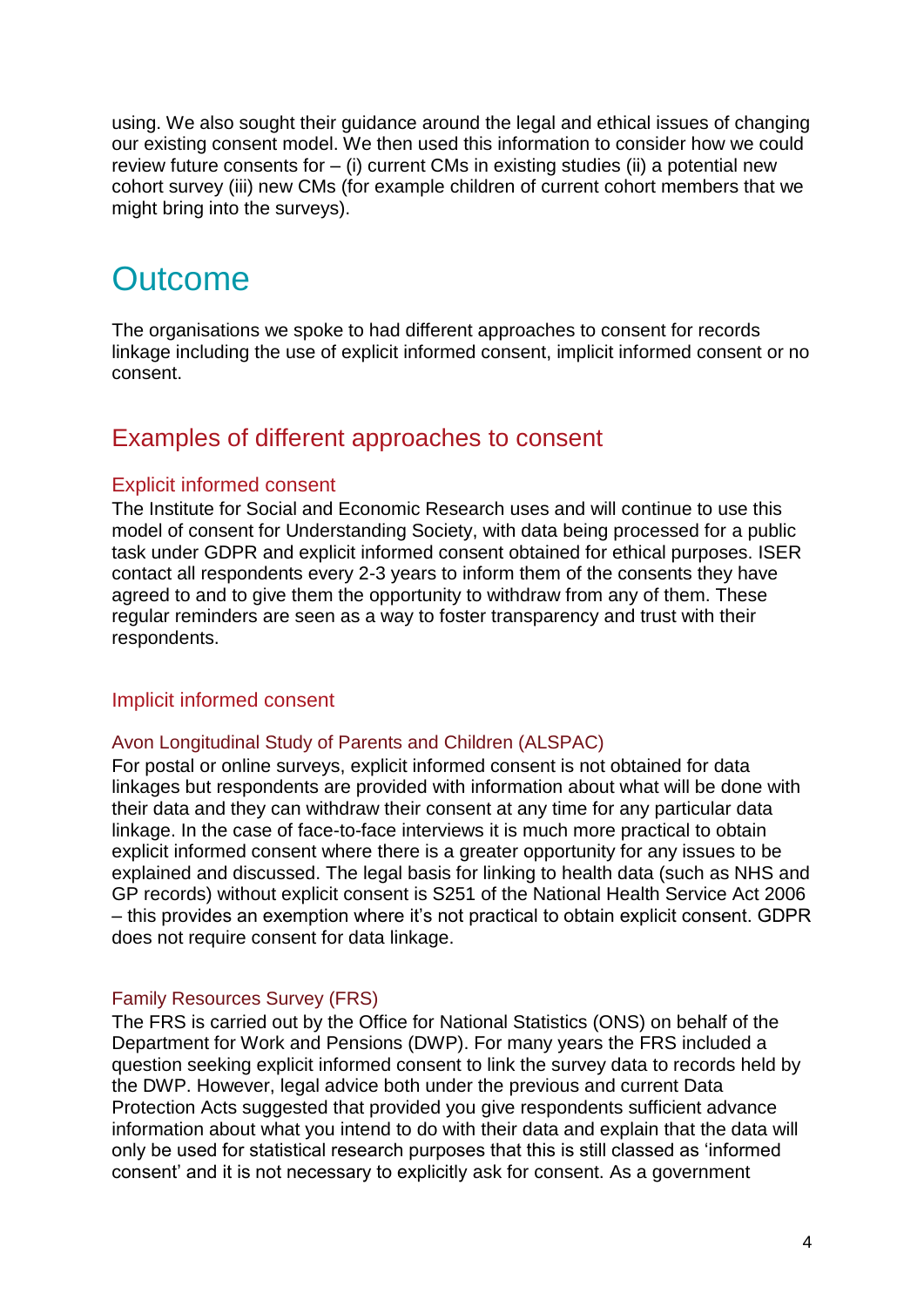department they can link without explicit consent because it is necessary to carry out their function as a public body under GDPR. A trial in 2017 where half of the respondents were asked for explicit consent and the other half weren't showed no impact on response rates and didn't result in any complaints or withdrawals and so the approach was successfully rolled out to all respondents. If a respondent were to withdraw this would mean they would no longer be a part of the survey at all – it's not possible to withdraw consent for just the data linkage.

#### <span id="page-5-0"></span>Unconsented

#### <span id="page-5-1"></span>A number of ONS surveys and the Census

ONS do not currently seek consent for a number of data linkages for their own surveys to administrative data. At the point of collection they tell people that the data will be used for statistical research purposes. They rely on public task - the exercise of official authority vested in the controller - as their legal basis under GDPR, the Statistics and Registration Service Act and the Digital Economy Act. They are unique amongst government In that they are only using the data for statistical purposes so there is no additional impact on data subjects. Government departments use data for other purposes so matching data raises more concerns for data subjects and so consent may be sought. This consent model is currently being reviewed. Also, more emphasis might be placed on consent where ONS are asked to link administrative data to other survey sources, such as those from CLS and where there is a requirement for onward sharing of the data at the individual level.

#### <span id="page-5-2"></span>Northern Ireland Longitudinal Study of Ageing (NICOLA)

NICOLA is conducted by Queen's University Belfast (QUB). They mentioned that consent to record linkages is generally much lower in Northern Ireland than the rest of the UK (anecdotally just over 50% compared to around 70%). QUB decided not to ask consent to link a number of administrative records when they set up NICOLA based on the following -

- Legality they sought advice from the Information Commissioner's Office in Northern Ireland who advised consent wasn't necessary despite it being the default position that most lawyers take.
- Ethical requirements their application to the National Research Ethics Office was supported by this guidance from the ICO.
- Data controller approval was negotiated and gained in advance.
- Acceptance by CMs was a critical consideration they invited a random sample of CMs to be on a dedicated panel and sought their views, which were overwhelmingly supportive and CMs in general *expected* data linkages to happen as part of the study. QUB assumed CMs would be most concerned about anonymity but once they understood about the benefits of data linkage they were more concerned that their data would be put to the best use possible.
- Some other key considerations are that you can demonstrate public benefit, that the results of the research are made public, that the data linkage remains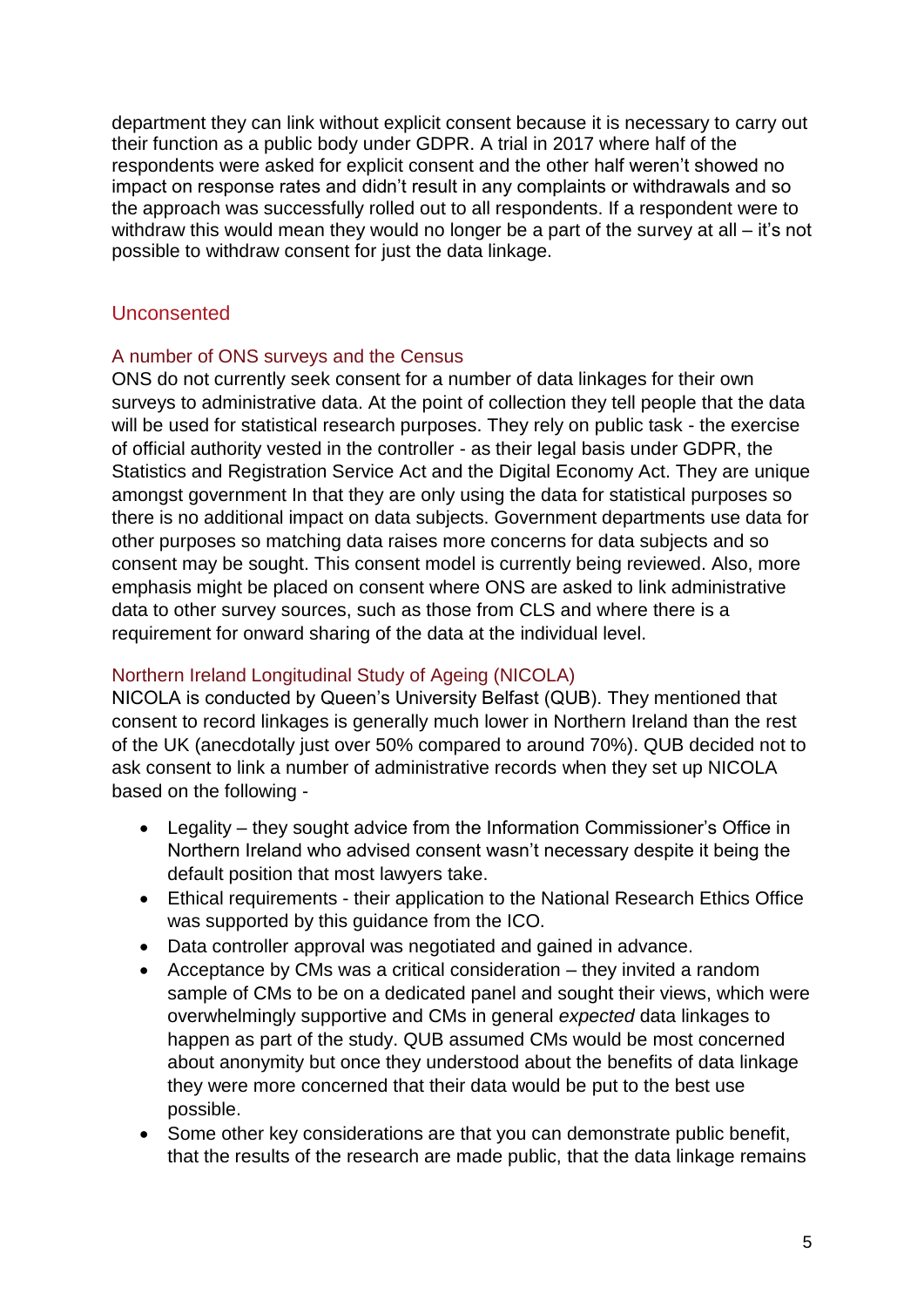within the purpose or remit of the original study, that the data are accessed securely and there is no harm to the individuals

#### <span id="page-6-0"></span>Advice to CLS on reviewing consent

Overall, the consensus seemed to be that *some* form of consent is necessary if not for legal purposes but for ethical ones. A key consideration is what respondents would reasonably expect around data linkages with the information that they have been given and the requirement to be fair and transparent. Any review of consent must be taken in the context of what consents have already / previously been obtained under existing studies and therefore what assumptions existing respondents might make.

#### <span id="page-6-1"></span>Current cohort members in existing studies

Given that explicit informed consent has already been collected, it's important to consider this precedent and resulting expectations of CMS. For example it seems reasonable to suggest that CLS must honour any existing consent refusals or withdrawals unless overwritten by an active opt-in by study members.

An intensive participant consultation exercise would need to be undertaken before any change to this model could possibly be undertaken. If a move away from explicit consent were agreed, there would be a strong obligation remaining to actively inform CMs of our intentions, giving them the option to refuse, and to update privacy notices (this would equate to 'implicit informed consent'). As part of the participant consultation we would also need to consider the potential for this change in approach to alienate and cause mistrust in respondents and the possibility it could increase survey drop-outs, not just consent withdrawals. Maintaining participant trust must be a primary focus of any consultation work.

#### <span id="page-6-2"></span>A potential new cohort study

For a brand new cohort survey it would feasible to use implicit informed consent from the outset. This means that we would inform cohort members of our plans and they would have the option to withdraw. Any increased risks of identification would be mitigated by secure access arrangements, as with current cohorts. The advance information given to cohort members would need to be carefully planned with consideration given to the level of detail required. For example, this information could either be (a) very specific about the intended linkages, thereby limiting additional linkages or requiring additional communication with CMs when new linkages are planned or (b) more general, explaining that CLS will conduct a number of different administrative data linkages with a link to a web page that could be updated if new linkages were planned. It would also be necessary to consider the approach we should take regarding granularity of consent withdrawals with the following options –

- Withdrawal of consent to linkage would mean withdrawal from the study
- Withdrawal of consent to linkage would apply to all data linkages.
- Allow CMs to withdraw consent for each type of linkage (as per ALSPAC)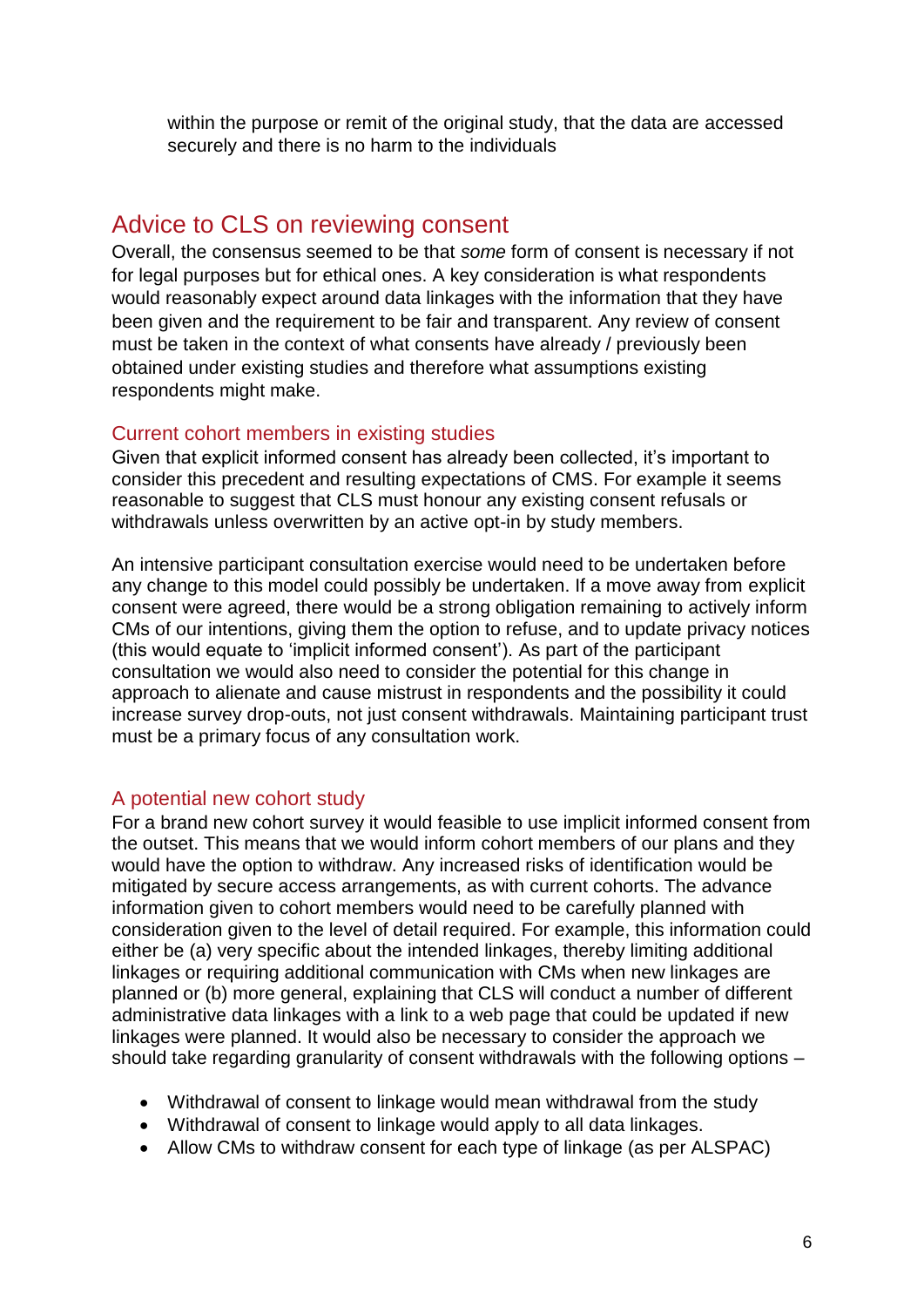It might also be possible to consider whether we could take a similar approach to the NICOLA study and not seek consent for certain data linkages but this would require a much greater degree of planning and consultation, legal and ethical advice and buy in from data controllers. The latter might be unlikely for particular government departments who are more risk averse or where their preferred legal gateway for sharing requires informed consent.

#### <span id="page-7-0"></span>New cohort members (for example children or other family members of current cohort members that we might bring into the surveys)

We could take a similar approach to this as for a potential new cohort survey. It would be important to explain to new CMs that we are taking a different approach with them and why and to be able to justify that the approach is a fair one and also how their data would be kept confidential and accessed securely in exactly the same way as for other CMs. CLS would also need to ensure that any privacy notices are very clear so that there is no confusion around which approach applies to which CMs. This approach might then also pave the way for applying the new approach to new linkages for the older CMs as it could be used to demonstrate its success and take up.

#### <span id="page-7-1"></span>A note on linkage to the records of non-study members

CLS has also set a precedent for obtaining consent for records linkage from e.g. partners of adult cohort members. It would therefore be particularly challenging to move away from this model for existing cohort studies. For new cohort members or a new cohort study it might be possible to handle this differently. For example, this could be handled in a similar way to how data obtained by proxy are dealt with by ONS. In this case ONS puts the onus on the respondent who is instructed to ensure that everyone in the household sees any relevant privacy information, with the possibility for the other household members to ask that any data about them be deleted. If CLS wanted to link records for children of cohort members (where this has never been done before or no previous consent has been sought), CLS could consider doing this on the basis of implicit informed consent of the parents with the proviso that once the children had reached the age where they could consent for themselves they would be given the opportunity to withdraw this consent.

#### <span id="page-7-2"></span>Other issues to consider

Although we are not using consent as our legal basis, data controllers may need to use the consent obtained by CLS as *their* legal basis under separate legislation. For example, CLS are currently negotiating with HMRC to link some of its records into the CLS cohort data. Under the Commissioners for Revenue and Customs Act one of the circumstances under which HMRC can disclose information is where the person or organisation that the information relates to has given their consent. Furthermore, HMRC might expect our consent to meet the standards of the GDPR consent which requires a positive opt-in. Therefore, the consent might not be deemed valid by the data controller if we move to a model of implicit informed consent for new CMs or any new cohort study. It is also possible to apply a public interest disclosure, but consent, with its own set of challenges, is likely to be the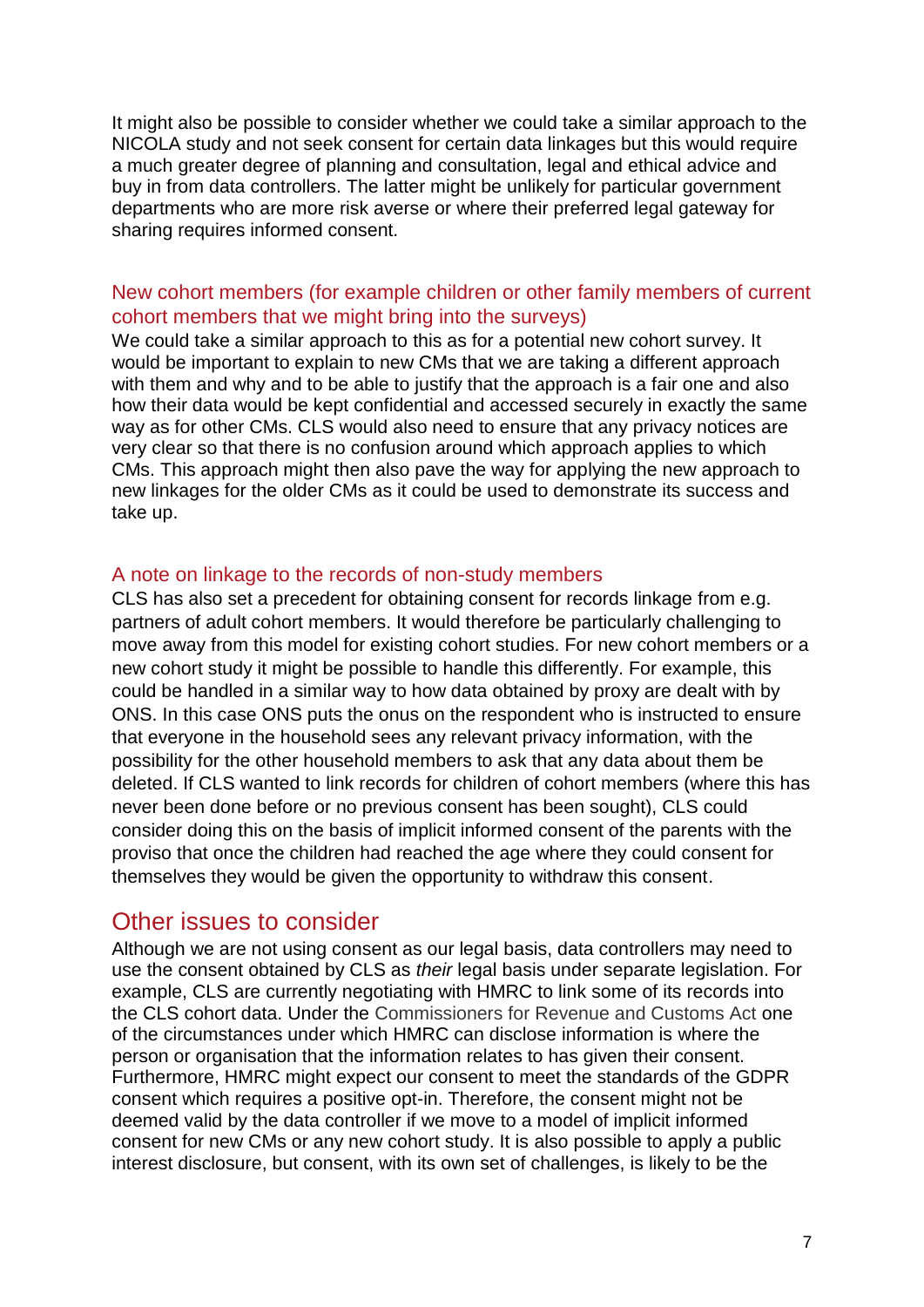most straightforward route. Our current discussions with HMRC may reveal further evidence to inform this issue.

#### <span id="page-8-0"></span>Recommendations

CLS should develop a strategy around its future consent model within a legal and ethical framework and this should be informed by advice from, and consultation with, key stakeholders. In particular, CLS should conduct public and participant engagement exercises and liaise closely with relevant data controllers to gain their agreement to any new approach within the relevant legal and ethical frameworks. Any new approach should also be trialed/piloted and assessed before being fully rolled out. It is critical that any new approach is conducted in such a way that CMs understand how their data are being used and would not be shocked or surprised to find that their data are being used in a certain way. Whilst there are precedents from other organisations for unconsented data linkages (which CLS could consider for a brand new cohort study) those organisations may have unique circumstances that don't apply to the specific context of CLS with its own precedent set for obtaining explicit informed consent. These recommendations further strategy development and consultation are made subject to capacity and funding constraints

## <span id="page-8-1"></span>Annex – who we spoke to

Thanks to the following people for taking the time to speak to us. Any errors in interpretation are the author's own.

ALSPAC – Bristol University

• Andy Boyd – ALSPAC Data Linkage & Information Security Manager & Lead for ESRC-HDRUK Admin Spine Scoping Study

FRS - DWP

 Donncha Burke - Family Resources Survey Development, Surveys Branch, Department for Work and Pensions

NICOLA - QUB

- Dermot O'Reilly Clinical Senior Lecturer, QUB
- Frances Burns Project Officer NICOLA Study

Understanding Society – Institute for Social and Economic Research, University of Essex

- Jon Burton Associate Director, Surveys
- Ray Ware Information Technology and Security Manager
- Tarek Al Baghal Research Fellow

ONS

- Iain Bell Deputy National Statistician and Director General for Population and Public Policy
- Rose Elliot Head of Strategic Data Curation, Admin Data Research